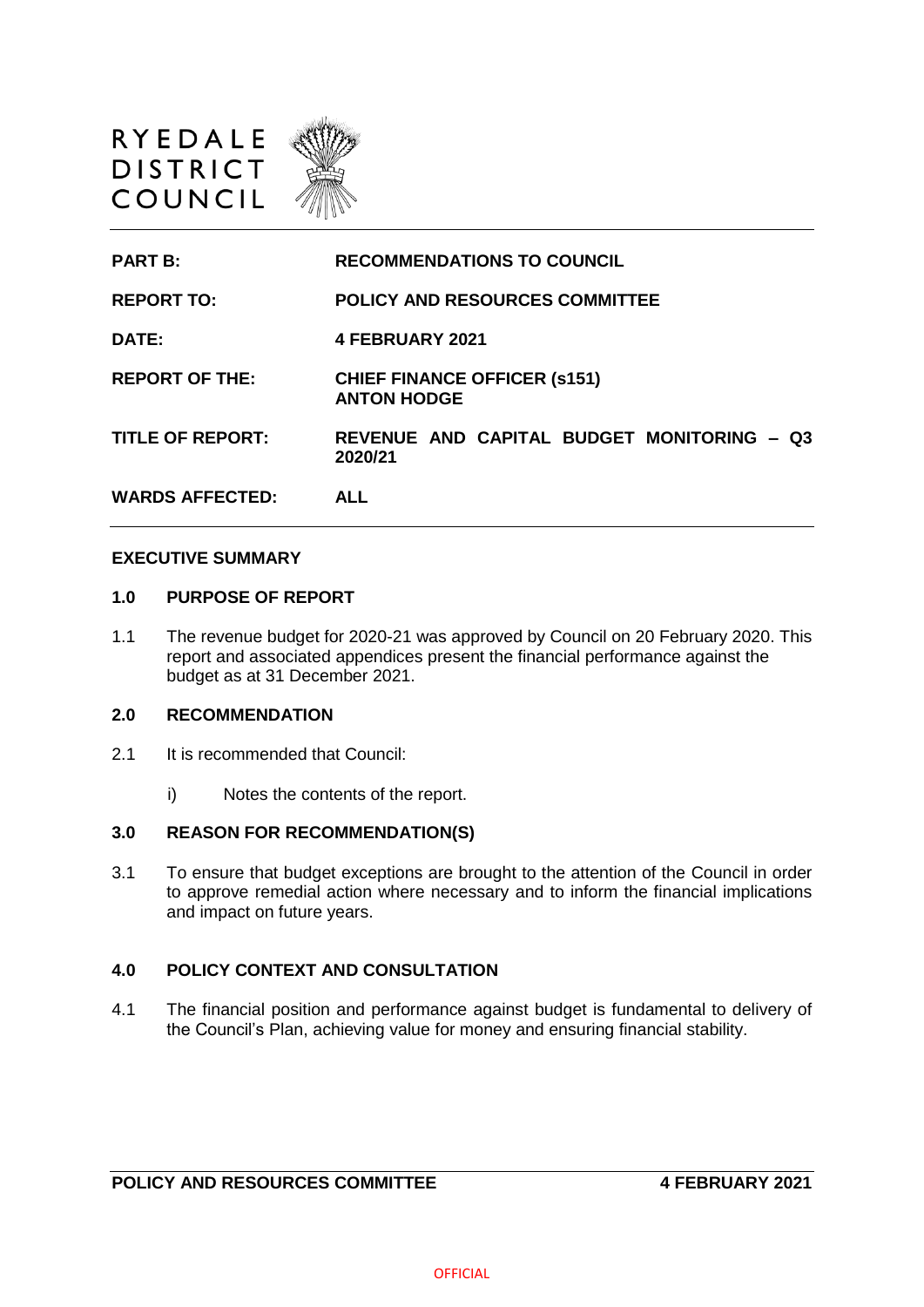# **5.0 REPORT DETAILS**

# **General Fund (Appendix A) – Revenue Estimates**

5.1 The forecast year-end position estimates a deficit of £0.834m. Further details are set out below. Planned savings and efficiencies of £434k for the year, identified as part of the 2020/21 budget setting process were built into the base budgets and are reflected in the numbers below and appendix A. Most of the savings were identified following the review of budgets to ensure that they more realistically reflected current estimates, although £38k of efficiencies were identified as a target to reduce costs / maximise income.

### **Covid-19 impact on Revenue Budget**

- 5.2 Forecasts have been prepared using the latest information gathered for the financial impacts monitoring returns to MHCLG and the position reported here uses the estimates for the full financial year as at the end of December.
- 5.3 Gross costs that will be incurred by the Council during 20/21 resulting from the Coronavirus pandemic are estimated to be £1.96m as shown below. This amount is a significant reduction in the Q2 estimate of £2.7m, largely due to a change in how council tax and business rates losses are to be counted in this and future years, as directed by central government.
- 5.4 The Council is still incurring such losses, but these will not have the same level of impact in the current financial year due to this change in counting. Instead costs are to be spread over future years, with some additional government grant to support these. The Q2 figure assumed these costs to be £0.9m and these have now been removed.
- 5.5 It is stressed that these are estimated costs for the full year and therefore will almost certainly change as the impact of a second full national lockdown takes effect. The list shows that actual costs incurred to date were £879k.

| £000s                              | Estimated        | Costs   |
|------------------------------------|------------------|---------|
|                                    | <b>Full Year</b> | to date |
| Housing - including                |                  |         |
| Homelessness                       | 160              | 14      |
| Leisure                            | 147              | 41      |
| <b>Environmental Services</b>      | 131              | 97      |
| <b>Finance and Corporate Costs</b> | 105              | 75      |
| Lost investment income             | 60               | 21      |
| Capital costs                      | 69               | 0       |
| Other staffing                     | 291              | 86      |
| PPE                                | 28               | 20      |
| <b>Support to Businesses</b>       | 80               | 79      |
| Savings not achieved               | 25               | 13      |
| Community work/shielding           | 20               | 21      |
|                                    |                  |         |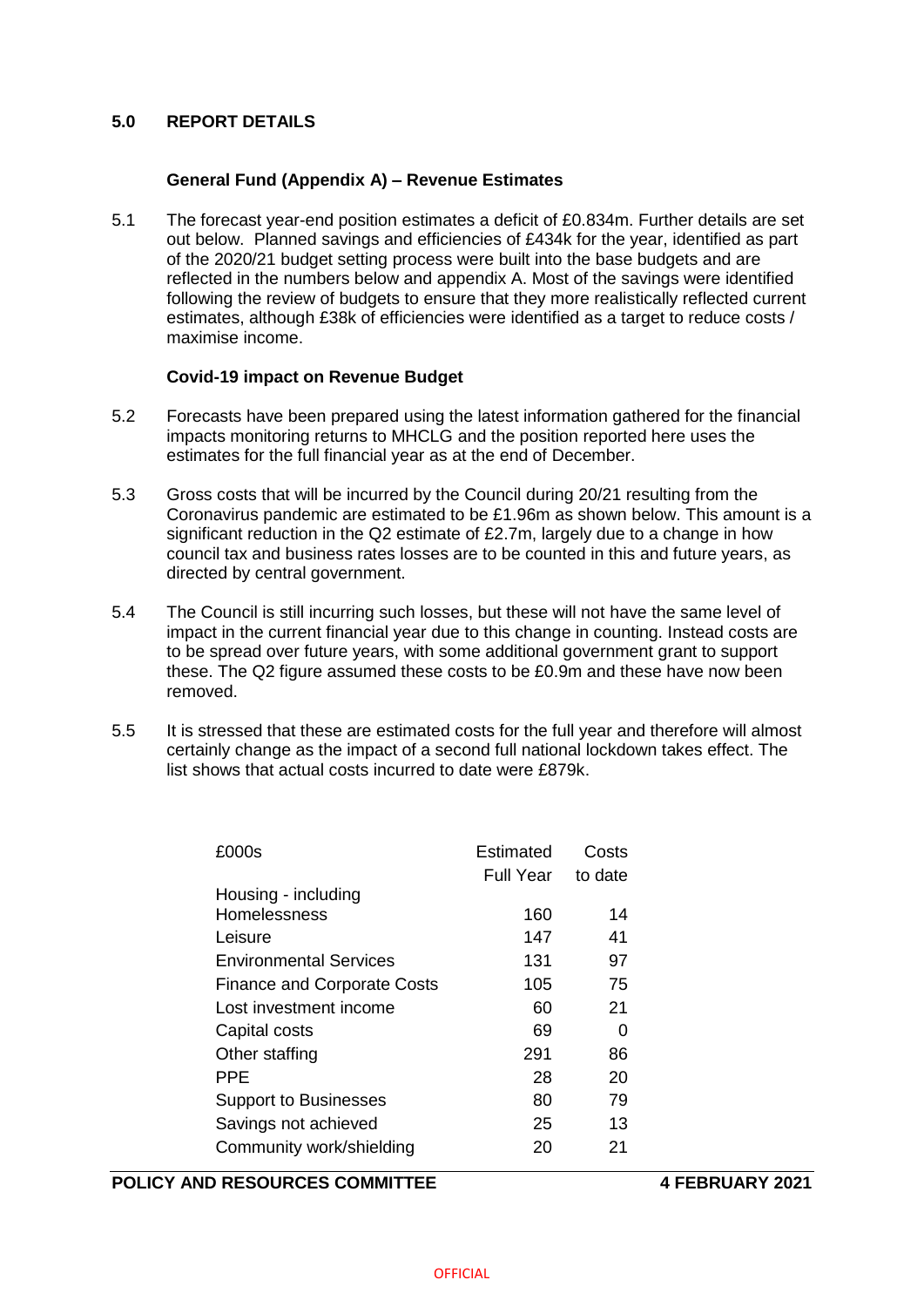| Reopening High Streets safely    | 49    |     |
|----------------------------------|-------|-----|
| <b>Council Tax Court Costs</b>   | 43    |     |
| <b>Democratic Meetings</b>       | 20    | O   |
| Other costs                      | 23    | 5   |
| Council Tax income lost          | O     | O   |
| NNDR income lost                 | O     |     |
| Car Park income                  | 451   | 291 |
| <b>Planning Application Fees</b> | 58    | 40  |
| Rental income                    | 30    | 0   |
| Pest Control income              | 3     | O   |
| <b>Waste Collection income</b>   | 115   | 51  |
| Market income                    | 22    | 12  |
| Lifeline income                  | 14    | 12  |
| Other income                     | 15    | 1   |
|                                  | 1,959 | 879 |

5.6 The £1.959m is the estimated annual gross cost for costs to be funded this year. The government has provided some funding to assist with this. To date this has been confirmed as the following £1,047k:

| MHCLG grant 1                          | 28,859    |
|----------------------------------------|-----------|
| MHCLG grant 2                          | 551,775   |
| MHCLG grant 3                          | 82,872    |
| MHCLG grant 4                          | 100,000   |
| Sales Fees and Charges Compensation    | 153,675   |
| <b>MHCLG New Burdens grant funding</b> | 80,066    |
| <b>Reopening High Streets Safely</b>   | 49,266    |
|                                        | 1,046,513 |

5.7 In addition, the Council has provided £250k from reserves, plus £20k of its normal grants budget to support these costs. Taking these into account, there is a potential remaining COVID funding gap of £642k as below:

| Estimated Gross costs for full year | 1,959k |
|-------------------------------------|--------|
| less                                |        |
| Government funding                  | 1,047k |
| Grants budget                       | 20k    |
| Reserves                            | 250k   |
| <b>Funding Gap</b>                  | 642k   |

5.8 This overall Q3 estimate of a £834k overspend is therefore very much driven by the costs of COVID and the impact on the rest of the council.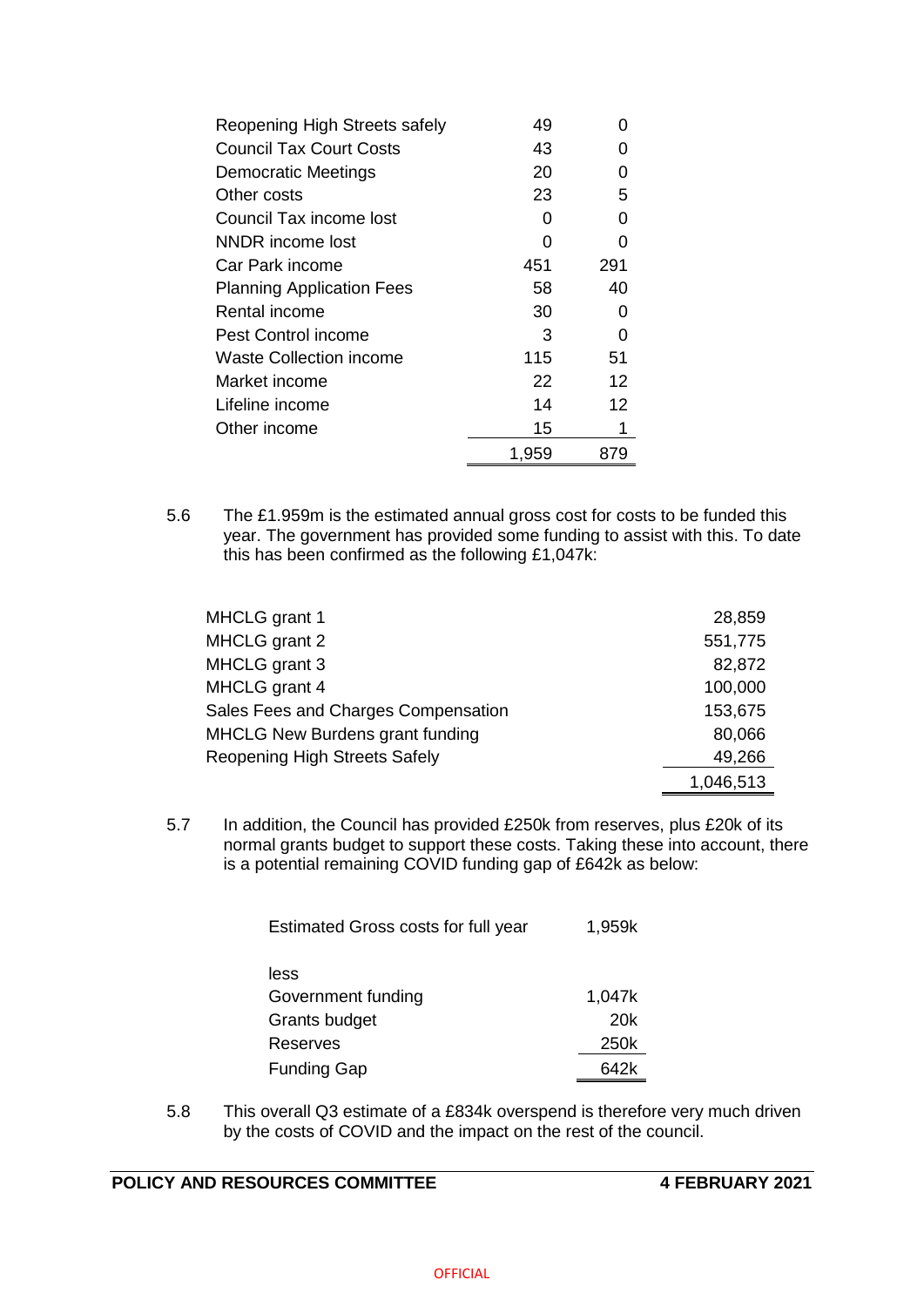- 5.9 As the year progresses, our assumptions will be refined as the on-going impacts become clearer. There is potential for additional compensation from Central Government specifically for lost income.
- 5.10 In September, the Council agreed that an amount from reserves will be required to offset the net additional costs arising from COVID and this has been built into the financial strategy.
- 5.11 This remains the case and a review of the Council's reserves and requirement to earmark funds for Covid-19 will be carried out as part of the 2021-22 budget preparation.
- 5.12 Further details of the COVID costs estimated in this financial year are set out below:
	- **Housing including Homelessness, this covers the costs of providing** temporary accommodation
	- **EXECT:** Leisure: this includes a supplier relief payment to current provider
	- Environmental Services: this includes additional staffing costs to ensure Covid-safe working arrangements (£63k to date, £83k estimated), additional cleaning costs for public toilets (£4k estimate), PPE (7k estimate, £7k to date), vehicle hire (37k estimate, £27k to date)
	- Finance and Corporate Costs: includes bank charges of £4k due to additional costs for quick payment to businesses, Initial and ongoing IT costs to enable remote working (£51k to date, £75k estimate) and delay of savings expected in-year (£25k)
	- **Lost investment income**
	- Capital costs: estimate is based on potential increased costs if work is delayed. No costs incurred to date.
	- Other staffing: costs estimated for full year were as follows: Customer Services £167k, Senior Revenue officer £4k. Additional initial costs £29k. A further potential £120k for full year has been estimated, but has not been agreed
	- PPE
	- Support to Businesses £40k for membership of Federation of Small Businesses and £40k COVID grants to local organisations
	- Savings not achieved: this includes planned savings in services such as Pest Control, Catering and Land Charges which have been delayed.
	- **EXEDENT** Community work/shielding: Cost relating to item such as vulnerable customer packs, residents leaflets, business packs, posters and signs.
	- Reopening High Streets safely: this is the amount of grant funded although not yet committed
	- Council Tax Court Costs: No enforcement in year.
	- Democratic Meetings: additional costs to enable meetings to take place without public attendance, including live-streaming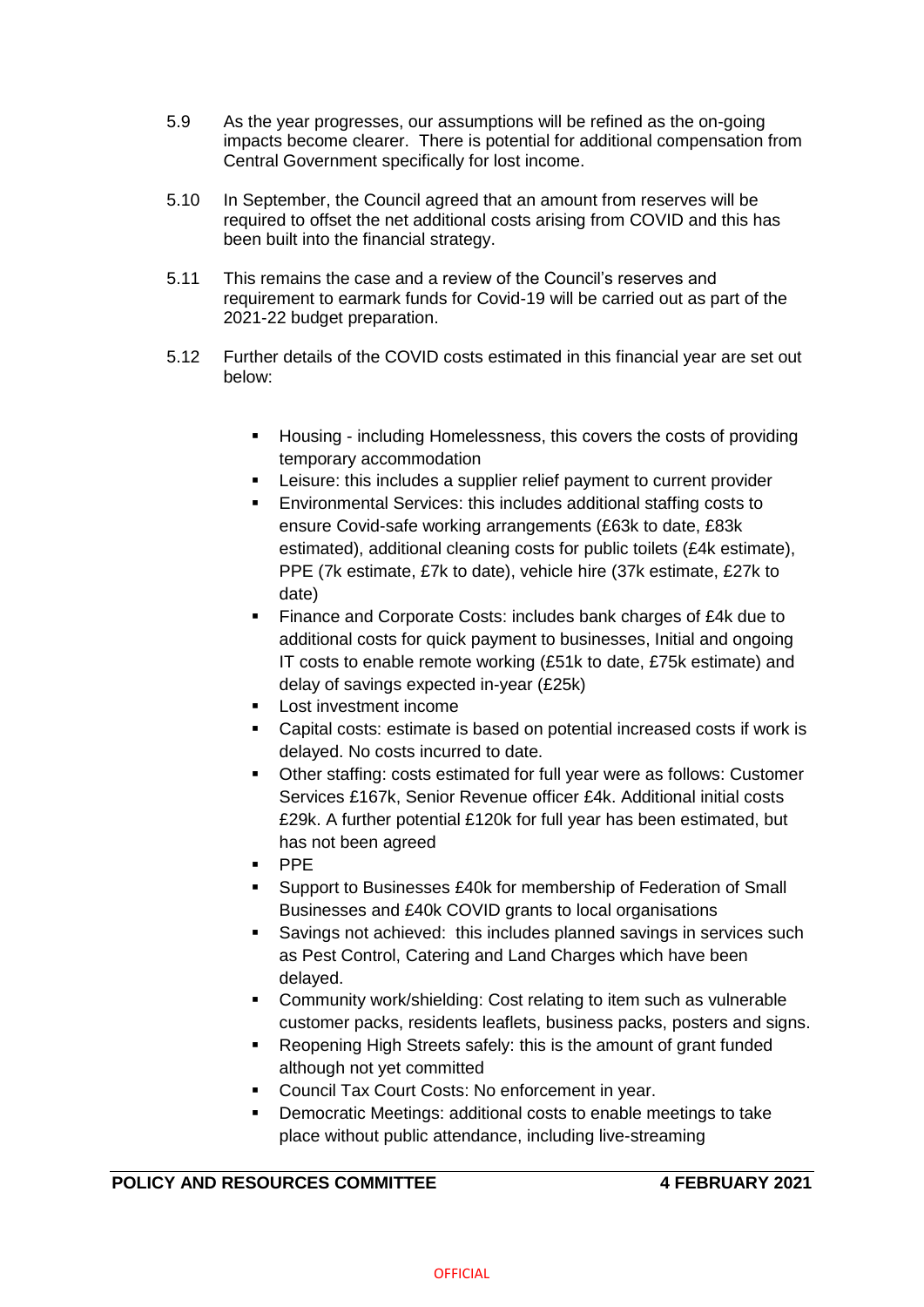- Other costs: £17k estimate for non-collection of Housing Benefits overpayments due to increased risk of bad debt - based on 20% increase in irrecoverable debt per 3 months; £4k software for new Council Tax Hardship Scheme; £2k costs to ensure the safe reopening of Ryedale Markets
- Council Tax income lost
- NNDR income lost
- Car Park income
- **Planning Application Fees**
- Rental income
- **Pest Control income**
- Waste Collection income
- Market income
- **Lifeline income**
- Other income
- 5.13 The table below sets out the summary Q3 position, with details of forecast variances included in **Appendix A.**

| General Fund Account - Q2 2020/21             | <b>Budget</b> | <b>Forecast</b> | <b>Variance</b> |
|-----------------------------------------------|---------------|-----------------|-----------------|
|                                               | £000's        | £000's          | £000's          |
| Net Revenue Budget                            | 8,813         | 10,564          | 1,751           |
| <b>Settlement Funding RSG/NDR</b>             | (4, 351)      | (5,268)         | (917            |
| <b>Amount to be met from Council Tax</b>      | 4,462         | 5,295           | 834             |
| <b>Council Tax</b>                            | (4, 429)      | (4, 429)        |                 |
| <b>Collection Fund Deficit</b>                | (33)          | (33)            |                 |
| <b>Net Revenue Budget (Surplus) / Deficit</b> |               | 834             | 834             |

# 5.14 The main variances are:

# **Expenditure**

- **All Employee-related costs (excluding consultants).** Additional costs relating measures that have been put in place around Covid-19 activities are estimated at £268k for the year based on latest estimates, and the base establishment, including agency is forecast to overspend across various services. The overall overspend is partially offset by income showing in the government grants line. The final agreed pay award will add costs of approximately £7.5k above budget, but these are likely to be offset by savings on travel and other costs that have occurred as part of lockdown.
- **Supplies and Services** The forecast deficit against supplies and services is predominantly in relation to Covid-19.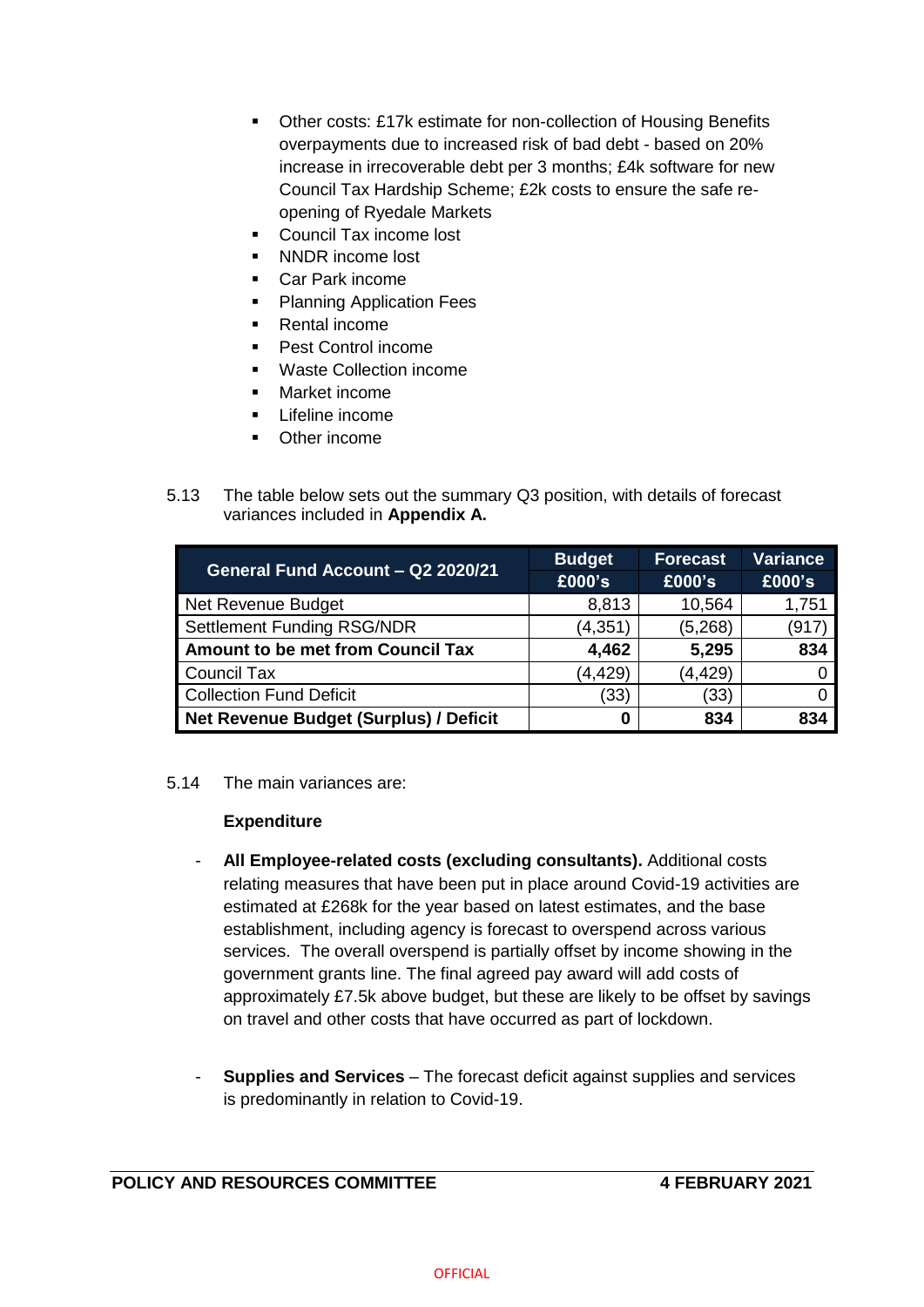- **Vehicles and Transport** Additional expenses due to Covid-19 measures are forecast at £35k. Vehicle lease cost are expected to underspend by £60k after funding additional hire and repairs due to old lease extensions.
- **Premises related** A forecast overspend of £3k is expected against public conveniences due to Covid-19 requirements, along with additional funding of £102k to support leisure services. In addition, extra costs of £47k relating to the old Waste Transfer station depot are expected due to delays in vacating the old premises and this has been built into the Financial Strategy.

# **Income**

- **Fees and Charges** A shortfall of £647k is estimated again, relating to Covid-19, most significantly being from Car Parking, along with Markets, Commercial rents and Planning
- **Housing Benefits –** Due to temporary hold on recovery, it is expected there will be an increase in irrecoverable Housing Benefit overpayments, £17k
- **Investment Income –** A shortfall in investment income of £60k is forecast as a result in a significant fall in the base rate following Covid-19 measures put in place by Central Government.
- **Waste Collection & Recycling £102k shortfall due to the combined impact** of lost income, primarily in relation to commercial waste collections. This is partially offset by increases in green waste and recycling tonnages resulting from changes in activity during Covid lock-down and expected recovery.

# **Capital Programme**

- 5.14 The current approved programme of £3,327m is forecast to underspend by around £0.157m as at the end of Q3 in relation to timing of IT infrastructure work. Elsewhere in the plan there are some higher than anticipated costs in Property condition works, mitigated by savings against programmed costs, which have been fed into the revised budget estimates. As the remainder of the programme progresses, this position will be kept under review.
- 5.15 The latest capital budget includes carry-forwards of £1.3m from 19/20 programme slippage and supplementary estimate for Railway Tavern £731K

| Capital Programme – 2020/21 |          |        | Budget Forecast Variance |
|-----------------------------|----------|--------|--------------------------|
|                             | E000's ! | E000's | $E000$ 's                |
| Asset Management            | 1.262    | 1,105  | (157)                    |